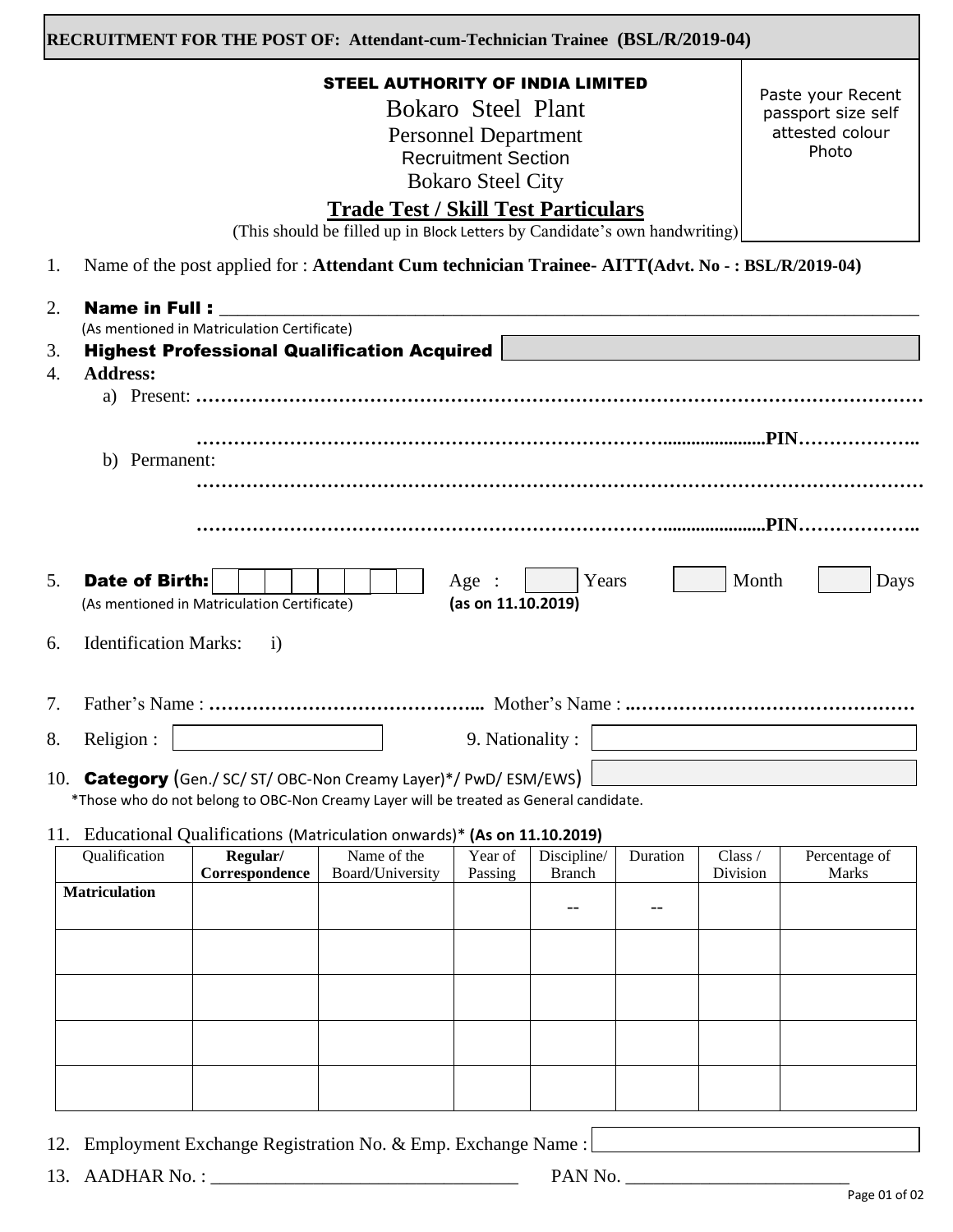| 15. | Language can speak : $1$     |  |  |
|-----|------------------------------|--|--|
| 16. | Language can write : $1\Box$ |  |  |

### 17. Particulars of experience:

| SL. No. | Name & address<br>of Employer | <b>Joining</b><br><b>Date</b> | <b>Leaving</b><br><b>Date</b> | <b>Last Designation</b><br>& Salary drawn | Duties &<br><b>Responsibilities</b> |
|---------|-------------------------------|-------------------------------|-------------------------------|-------------------------------------------|-------------------------------------|
|         |                               |                               |                               |                                           |                                     |
|         |                               |                               |                               |                                           |                                     |
|         |                               |                               |                               |                                           |                                     |

| 18. | Whether employed in Govt. / Public Sector Unit :<br>If yes, whether submitted NOC : | <b>YES</b><br><b>YES</b> | <b>NO</b><br><b>NO</b> |              |
|-----|-------------------------------------------------------------------------------------|--------------------------|------------------------|--------------|
| 19. | Joining time required, if selected :                                                |                          |                        |              |
| 20. | Is any case pending against you in any Court of Law as on date: YES                 |                          |                        | NO <b>NO</b> |
| 21. | Have you ever been convicted by a Court of Law for any offence: YES                 |                          |                        | NO           |
| 22. | <b>Whether a Local Displaced Person of Bokaro:</b><br>If yes give details           |                          | YES                    | $NO$ $\Box$  |
| 23. | Next of kin<br>$\Omega$<br>$\circ$                                                  |                          |                        |              |
|     | $\circ$                                                                             |                          |                        |              |
| 24. | Enclosures: I.                                                                      | П.                       |                        |              |
|     | III.                                                                                | IV.                      |                        |              |
|     | 25. Contact Details:<br>1. Mobile No.                                               | 2. Email ID:             |                        |              |

#### **Declaration & Undertaking**

I do hereby declare that the above information given by me and its enclosures are true and correct to the best of my knowledge. The same information was entered in the website [\(www.sail.co.in\)](http://www.sail.co.in/) for online application for the above mentioned post. In case any of my declaration, undertaking and documents attached herewith are found to be false or if I am unable to enclose relevant documents in support of the eligibility condition, my candidature shall be cancelled at any stage of the recruitment process. In the event that any wrong statement/ information is detected after my appointment then my services are liable to be terminated without notice.

Date:

Signature of Candidate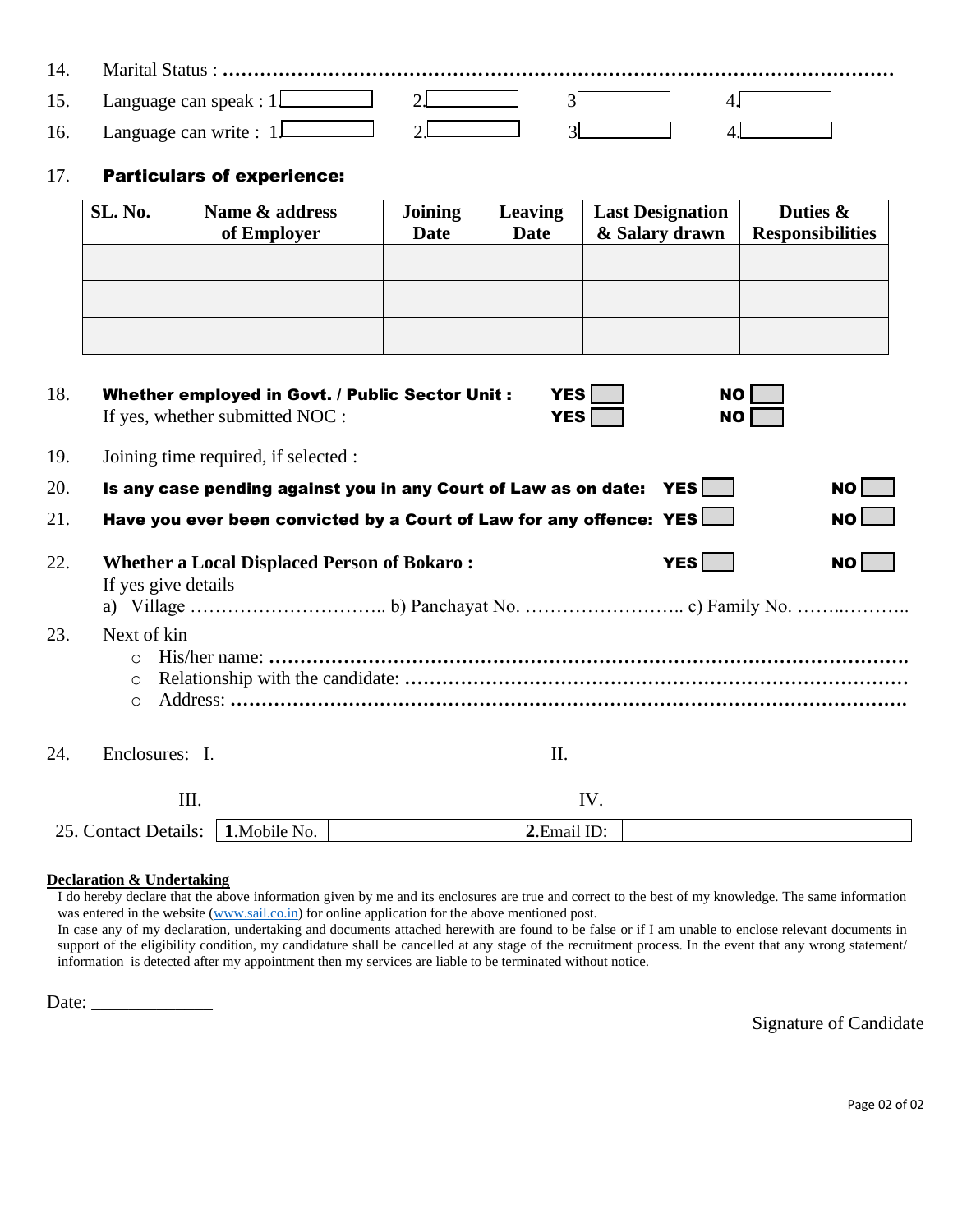## **Instructions for filling Skill/Trade test particulars**

# ALL DETAILS TO BE FILLED IN ENGLISH CAPITAL LETTERS WITH A BLUE/BALCK BALL POINT PEN.

## **SL. No-1- Pre-Filled**

## **SL.No-2**

Name mentioned in matriculation certificate which should be SAME as appearing in the call letter. In case of typographical error, relevant affidavits to be produced.

### **SL. No-3**

Highest acquired professional qualification only. Ex:- B.Tech, M.Tech, Diploma in Engg. etc. Note:- B.Sc. M.Sc, B.A should not be entered.

## **SL. No-4**

Correspondence and present address in full. In case both are same please fill same details in both.

### **SL. No-5**

DOB as per Matriculation certificate; age as on 11.10.2019.

#### **SL. No-6**

Identification mark(s) which is clearly visible.

## **SL. No-7**

Father's & Mother's name as per matriculation Certificate, if mother's name is not mentioned in Matriculation certificate, please write as per her Aadhaar card. Only in cases where father and/or mother is/are not alive, add LATE before the name.

**SL. No-8,9, 10-** Religion as per your faith, Nationality- Indian and Category- Your community. In case of SC/ST/OBC Candidates, please indicate your sub-caste in the given box.

## **Sl. No-11**

In this section candidate should fill-in the details of their educational qualification as on 11.10.2019. Matriculation and Diploma in Engg. are compulsory fields. Candidate may then enter the details of  $12<sup>th</sup>$  or B.Tech/ M.Tech as applicable. For the details declared, documentary proof to be provided

### **Sl. No-12**

This is not a mandatory field, if candidate is registered with any employment exchange then Employment Registration number to be entered in designated box with place of registration else to be left blank.

#### **Sl. No-13**

Compulsory fields, Should not be blank. In case PAN is not available, please write Applied for/ NA as applicable **Sl. No-14**

Marital Status, if married please write married, if Single write Unmarried/ Divorced/ Widowed as applicable.

#### **SL. No-15 and Sl. No-16**

Write Mother tongue first and then secondary language. Indicate Yes/ No as applicable in READ/SPEAK/WRITE section.

## **SL. No-17**

If you have any previous experience and have a documentary evidence for the same, please mention.

#### **SL. No- 18**

If employed with Govt./Public Sector Unit, please Tick Yes or No Box, if yes Produce NOC Certificate at the time of Trade Test/Skill Test.

## **SL. No-19**

Please mention the time required to join. Preferably, As soon as possible.

#### **SL. No-20, 21**

Please Tick Yes or NO Box

#### **SL. No-22**

This space to be filled in only by the candidates who are local displaced/ descendants of displaced persons of Bokaro and have a valid DPLR registration. Proof of registration to be attached.

## **SL. No-23**

If you are single please mention your Mother/Father's Name, in case you are married mention your Wife's name.

## **SL. No-24**

Enclosures

- 1, Matriculation Mark sheet & Passing Cert
- 2. Intermediate Mark sheet & Passing Cert
- 3. Diploma Engg/ B.Tech/ M.Tech Cert
- 4. Caste/PWD/ EWS/ ESM Cert, EE Cert, Exp. Cert
- **Sl. No-26** Compulsory fields/ Should not blank